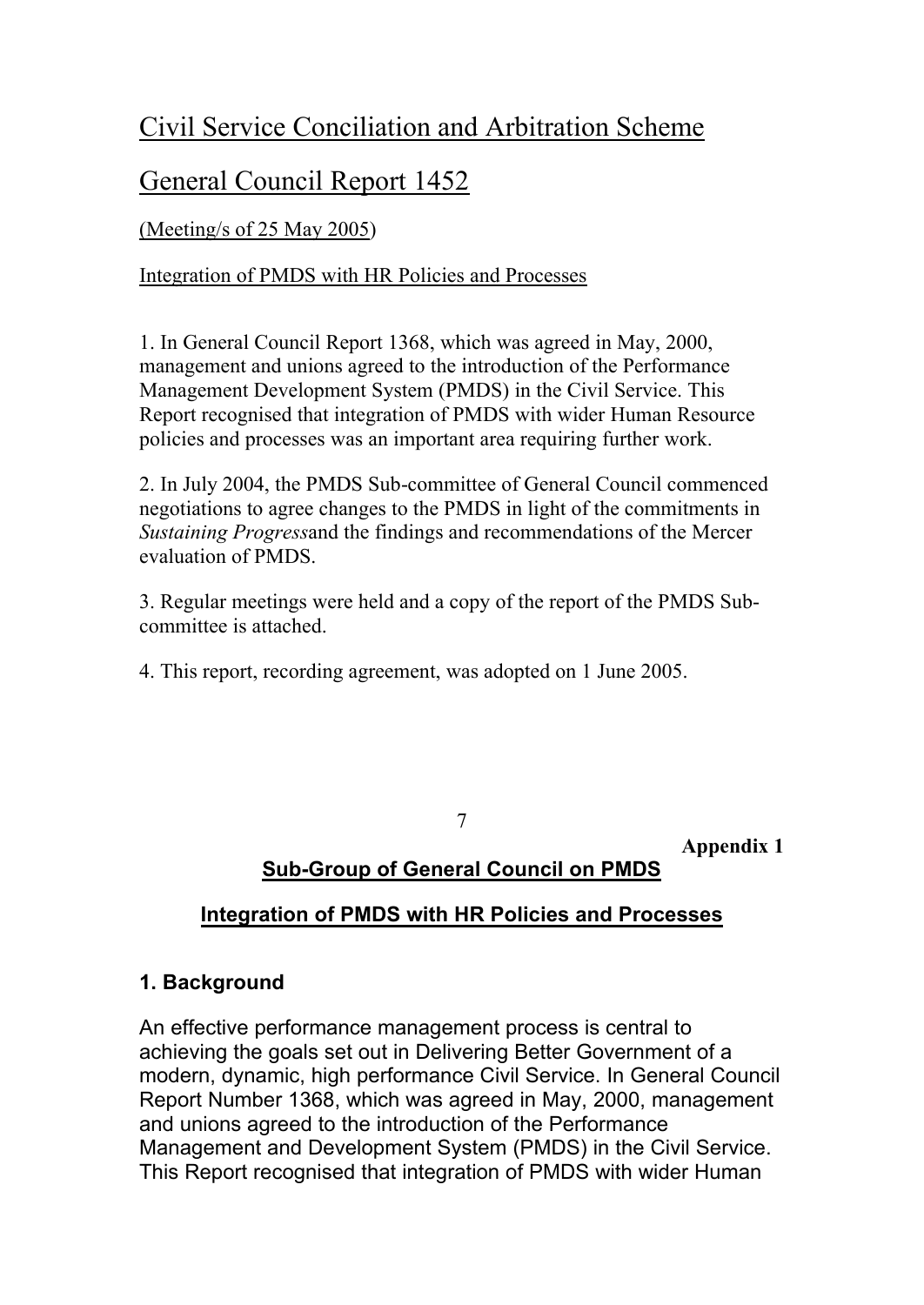Resource policies and processes was an important area requiring further work.

#### **2.** *Sustaining Progress*

The commitment to integrating PMDS with wider HR policies and processes was reinforced in *Sustaining Progress,* which committed the parties to completion of an evaluation of PMDS and

"*full integration of the PMDS with human resources policy and processes, including assessment systems.*"

#### **3. Evaluation of PMDS**

Report 1368 also recognised the need for monitoring and evaluation of PMDS to capture experience of implementation of the system and identify the areas for further development. In June, 2004, an Evaluation of PMDS was completed by Mercer Human Resource Consulting and noted by General Council. The evaluation concluded, inter alia, that linkage of PMDS with wider HR policy is essential to maintain the relevance and credibility of the system.

The findings of the Evaluation were widely disseminated across the Civil Service.

#### **4. PMDS Subcommittee of General Council**

In July 2004, the PMDS Subcommittee of General Council commenced negotiations to agree changes to the PMDS in the light of the commitments in *Sustaining Progress* and the findings and recommendations of the Mercer Evaluation of PMDS.

Regular meetings were held from September, 2004, to May , 2005, to consider position papers on the future development of PMDS including its integration with wider HR systems. These discussions were supported by research on good practice in other organisations.

These discussions highlighted the potential benefits from an integrated and more streamlined PMDS model for managers and staff. The new model reflects many of the findings of the Mercer Evaluation by simplifying and streamlining HR processes for both managers and staff, aligning assessments under PMDS with other HR processes, and providing a basis for identifying and responding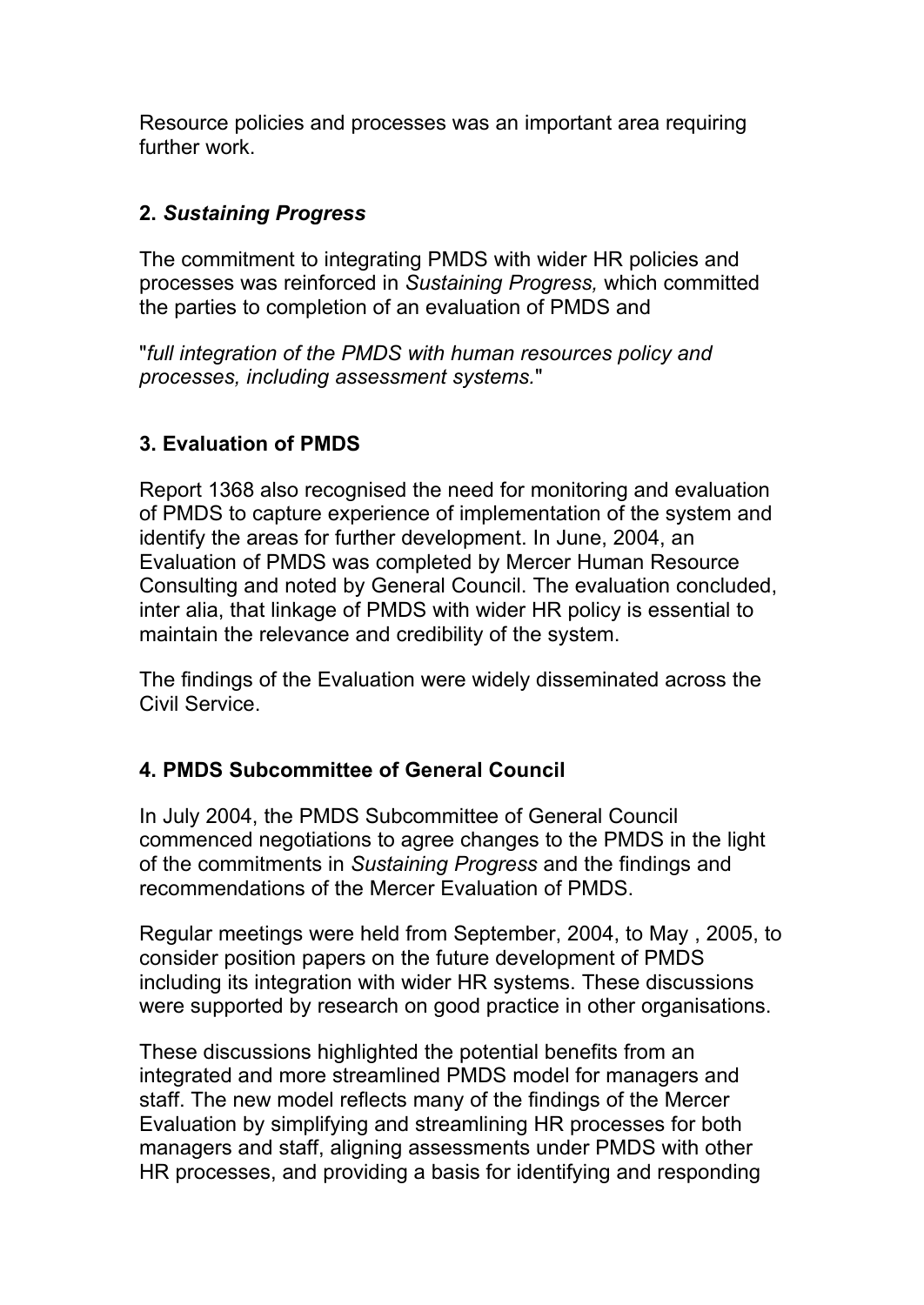to different performance levels.

Arising from these discussions, agreement has been reached on implementation of an integrated PMDS model as described below.

#### **5. Integrated PMDS Model**

The main components of the integrated model are described in (i) to (vi) below. The Annual Assessment form included at Appendix 1 illustrates how the system will operate.

#### *(i) Assessment Cycle*

The annual PMDS assessments will continue to take place in accordance with the business planning cycle within each Department\Office. For practical reasons the timing of this cycle may vary between or within organisations. This assessment will carry forward for the following twelve months in respect of other HR decisions (see below) unless exceptional and unforeseen circumstances require otherwise.

As recommended by the Mercer Evaluation, only one interim review will be required.

#### *(ii) Rating Scale*

The annual assessment will be based on a uniform five-point rating scale for all grades. The decision to adopt this new scale is based on the conclusion in the Mercer Evaluation that a more robust rating system for staff is required. It reflects the Evaluation's finding that best practice suggests that a five point rating scale may be the most appropriate for the Civil Service and that in order to maintain the credibility of the rating system it should reflect the full spectrum of performance that is typically found in Departments/Offices

The suggested rating distribution (see Appendix) is to assist managers when making assessments. It is not intended to be binding, but to illustrate a broad pattern which could be expected at organisational level. It should be emphasised that each job-holder must be assessed on an individual basis and on their own merits and that expected performance must take into account the usual range of factors such as skills, experience and time in the job in the normal way. Personnel/HR Sections will maintain active support for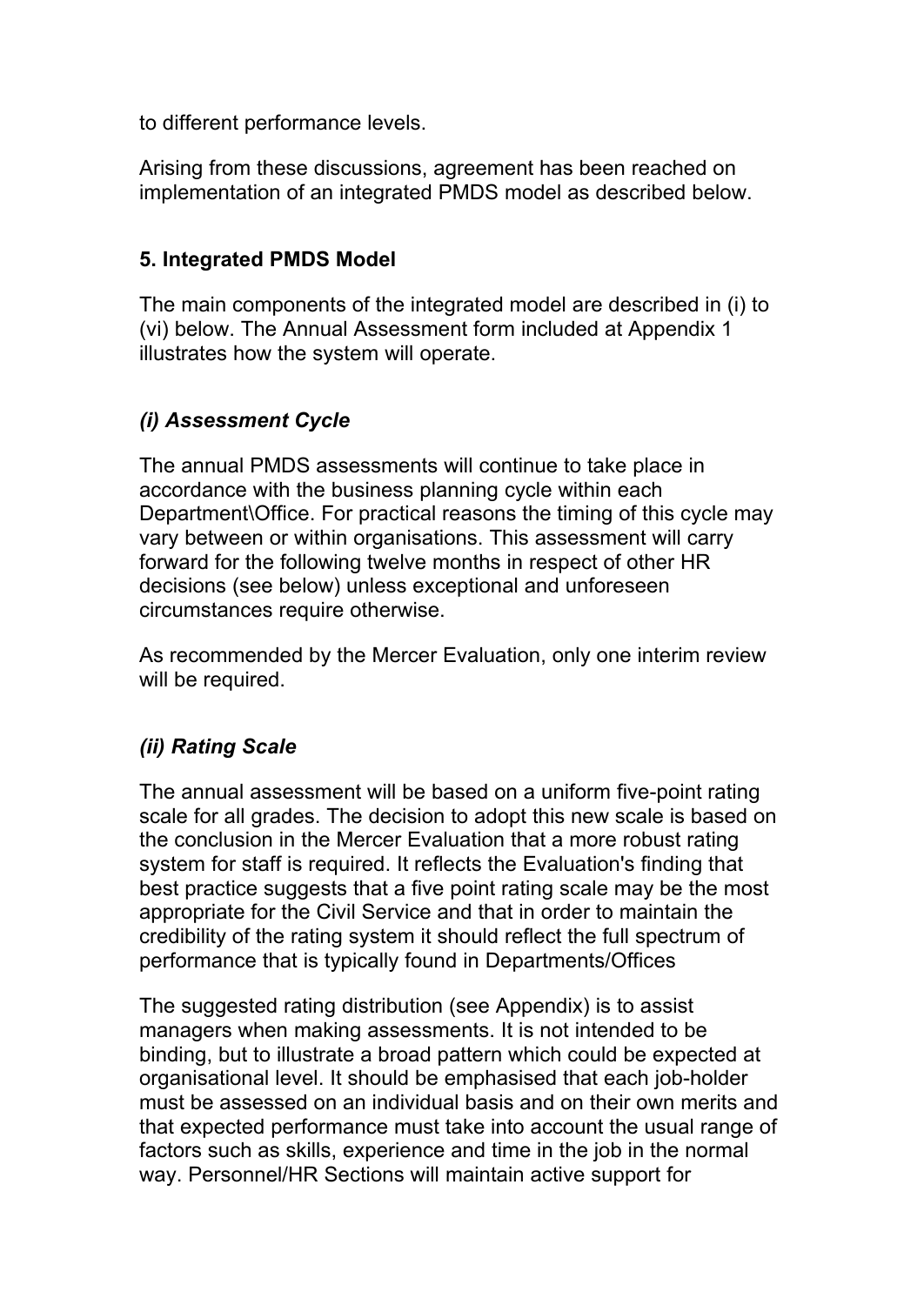implementation of the integrated PMDS model. This will include measurement of progress with implementation of the model from a qualitative perspective through employee opinion surveys and any other appropriate means with particular emphasis on ensuring that it is applied in a consistent, fair and equitable manner across all staff in the organisation. It is critical that Departments/Offices monitor the actual ratings awarded over time.

## **(iii)** *Ratings*

A rating of 3 means that a job-holder has met all the role requirements and performance is at a fully acceptable level. This would be the benchmark or normal performance standard.

A rating of 2 means that some role requirements have been met, but performance has fallen short in some respects and needs to improve, while a rating of 1 means that performance falls clearly short of the required standard and is not acceptable.

## *(iv) Linkage with Increments*

If the jobholder receives a rating of 2 or over, the manager is recommending payment of the next increment to the jobholder. The increment will then be paid when it falls due subject to the usual sick leave and punctuality requirements. There will also be a facility for a rating to change in the event of an exceptional occurrence between the annual assessment and the increment date. The existing arrangements whereby Personnel Officers are involved in the increment process are also being retained within the integrated PMDS model.

## *(v) Higher Scale Posts*

A jobholder who receives a rating of 3 or higher at the last Annual PMDS Review will be considered eligible to apply for a higher scale post. Where competitive processes or other local arrangements are in place for the assignment of higher scale posts, such processes will take account of the last two Annual PMDS Review assessments in the grade. This will include both the rating and narrative assessment in the Annual Review form.

#### *(vi) Promotion*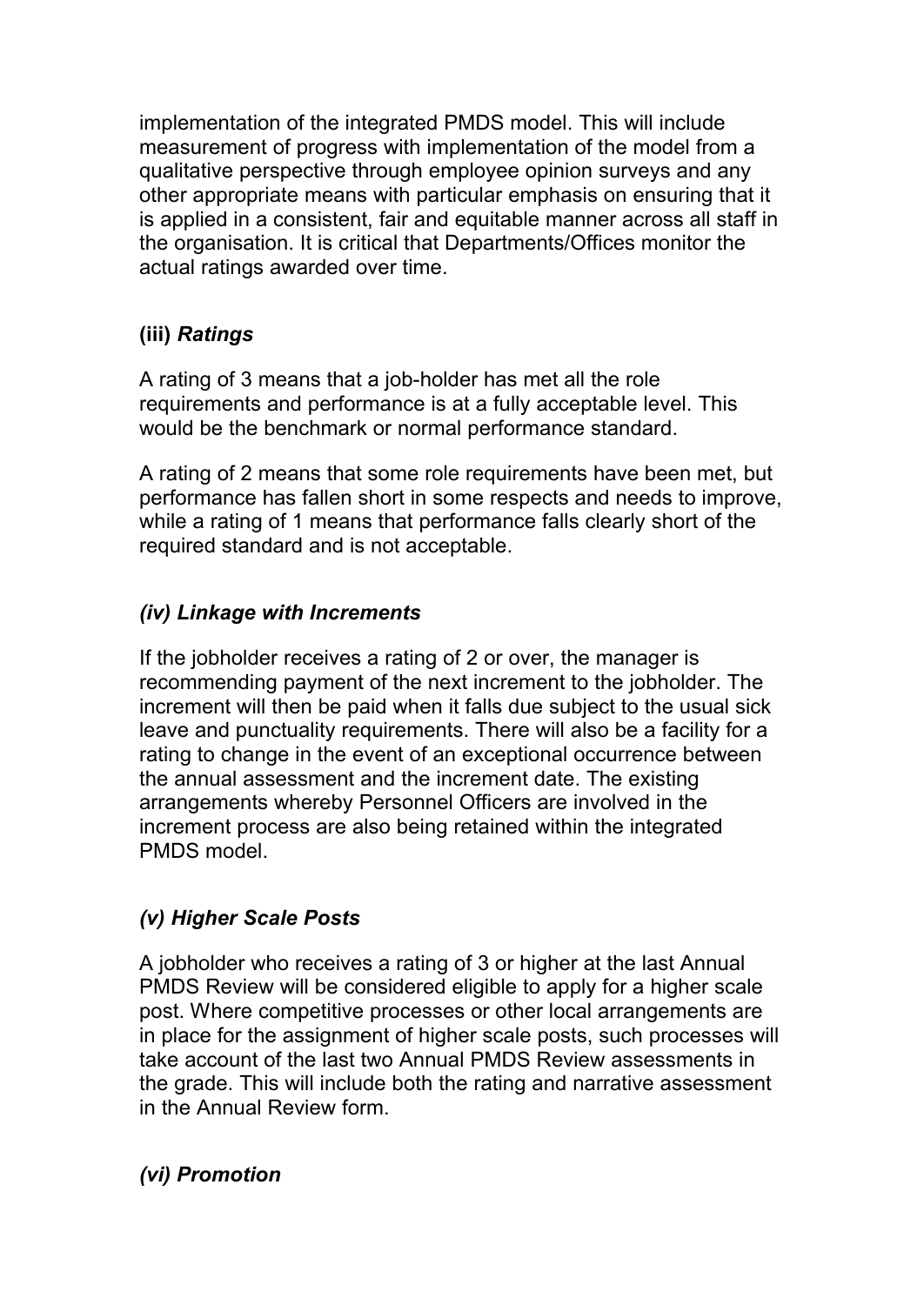In the case of promotion, managers will continue to complete separate assessment forms in relation to required competencies in respect of staff going forward for promotion competitions. However, in relation to both departmental and inter-departmental competitions:

 $\circ$  a jobholder who receives a rating of 3 or higher at the last Annual PMDS Review will be considered eligible to apply for promotion. This means that the PMDS Review will act as a gateway to promotion and will also provide a basis for discussion between a manager and jobholder about the jobholder's future development.

 $\circ$  when a jobholder who is eligible applies for promotion, the last two PMDS Annual Reviews in that grade will be supplied as part of the documentation in support of his/her application. This will include both the rating and narrative assessment in the Annual Review form. This will ensure that current performance is part of the promotion assessment.

 $\circ$  an option exists for jobholders to have their potential for promotion assessed at the time of the annual review. Essentially, this measure is designed to benefit jobholders – by giving them an opportunity to get feedback in relation to their suitability for promotion. This will facilitate jobholders with a view to their attaining the level of development required to reach the standard for promotion. However, this assessment will not be made available for the purposes of promotion competitions.

#### *(vii) Review*

If dissatisfied with his/her rating the jobholder will have recourse to the Reviewer (second supervisor). For the benefit of all parties the review should take place as quickly as possible. It is important to reiterate the key role of the Reviewer in relation to consistency, fairness and relevance of role profiles, and in the event of differing views arising in relation to any aspect of the PMDS that cannot be reconciled by the manager and jobholder. In certain instances, for example a discontinuity in the trend of ratings, or where a rating of 1 or 2 has been given, the Reviewer must be satisfied that all relevant factors have been taken into account. In advance of undertaking a review both the Reviewer and jobholder may consult with the Personnel Officer as appropriate.

In all cases the Reviewer must be of a higher grade than the manager who made the original rating.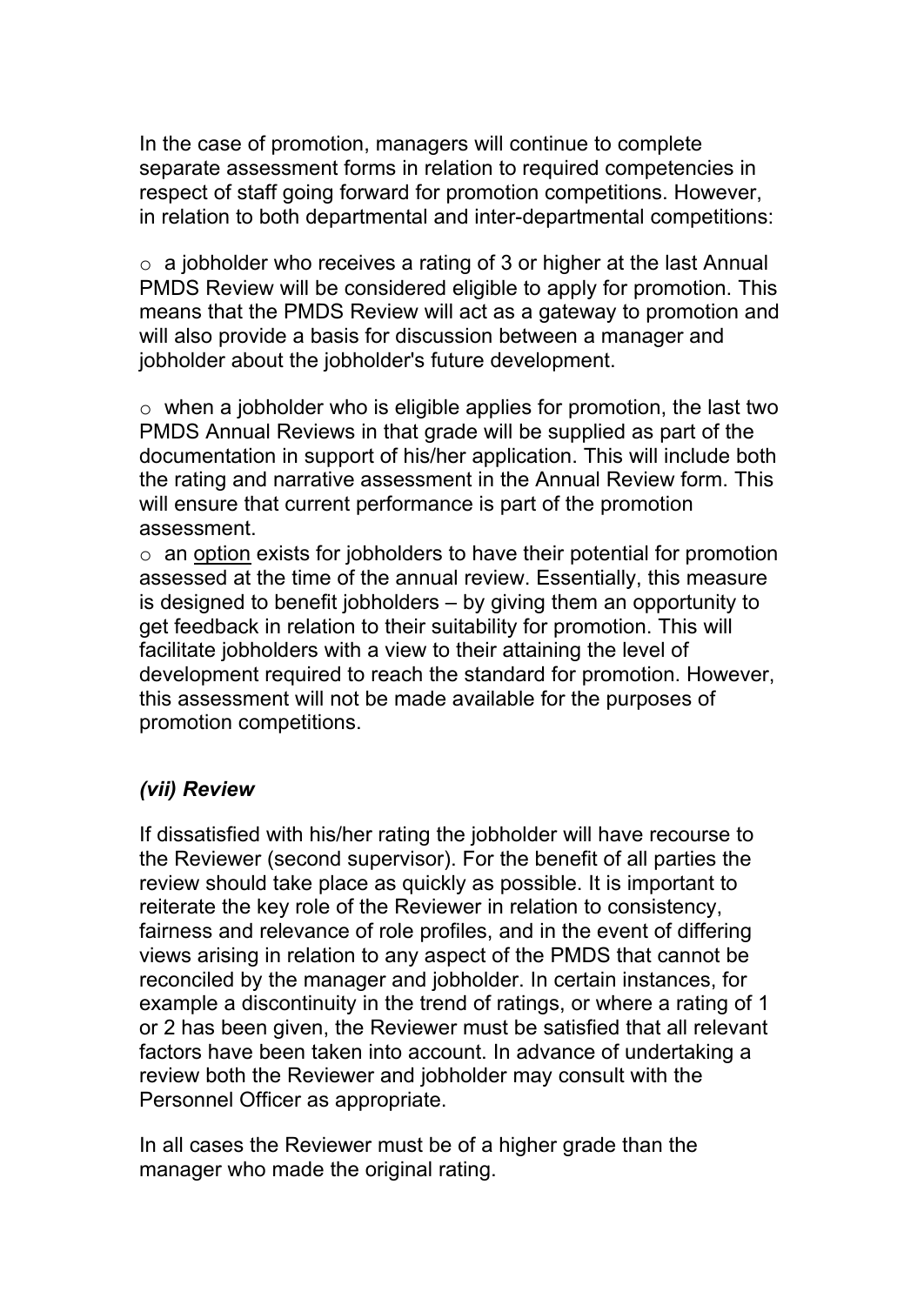## *(viii) Probation*

It is not proposed that a specific minimum rating threshold would be applied in relation to probation. Instead, the following approach has been agreed:

o staff on probation will join the normal PMDS cycle and complete a role profile as soon as possible in line with local arrangements,  $\circ$  they will complete the interim and final PMDS reviews in the same

manner as other staff,

 $\circ$  in addition, probation reviews will be completed in accordance with the normal cycle determined by their starting date;

 $\circ$  the probation reviews will explicitly take account of the PMDS assessments, but will also involve a broader assessment of suitability.

## **6. Timescale for Implementation**

The integrated PMDS assessment system will be applied with effect from agreement at General Council and used for all annual reviews carried out from 1st January, 2006, for training and familiarisation purposes only.

Assessments made under the integrated PMDS model from 1st January, 2007, will be used for actual decisions in relation to increments, higher scale posts and promotion competitions. This will mean that separate increment forms will no longer be required from that date while annual PMDS assessments will from that date be utilised for higher scale and promotion processes.

In the initial period during 2007 where only one annual assessment (rather than two) will be available for individual jobholders, this single assessment will be used for higher scale and promotion competitions. Thereafter the last two annual assessments will be used as set out earlier in this paper under 5(v) and 5(vi).

#### **7. Support for Implementation**

Primary responsibility for implementation will fall to each Department\Office through the partnership process.

At a central level a number of measures to support implementation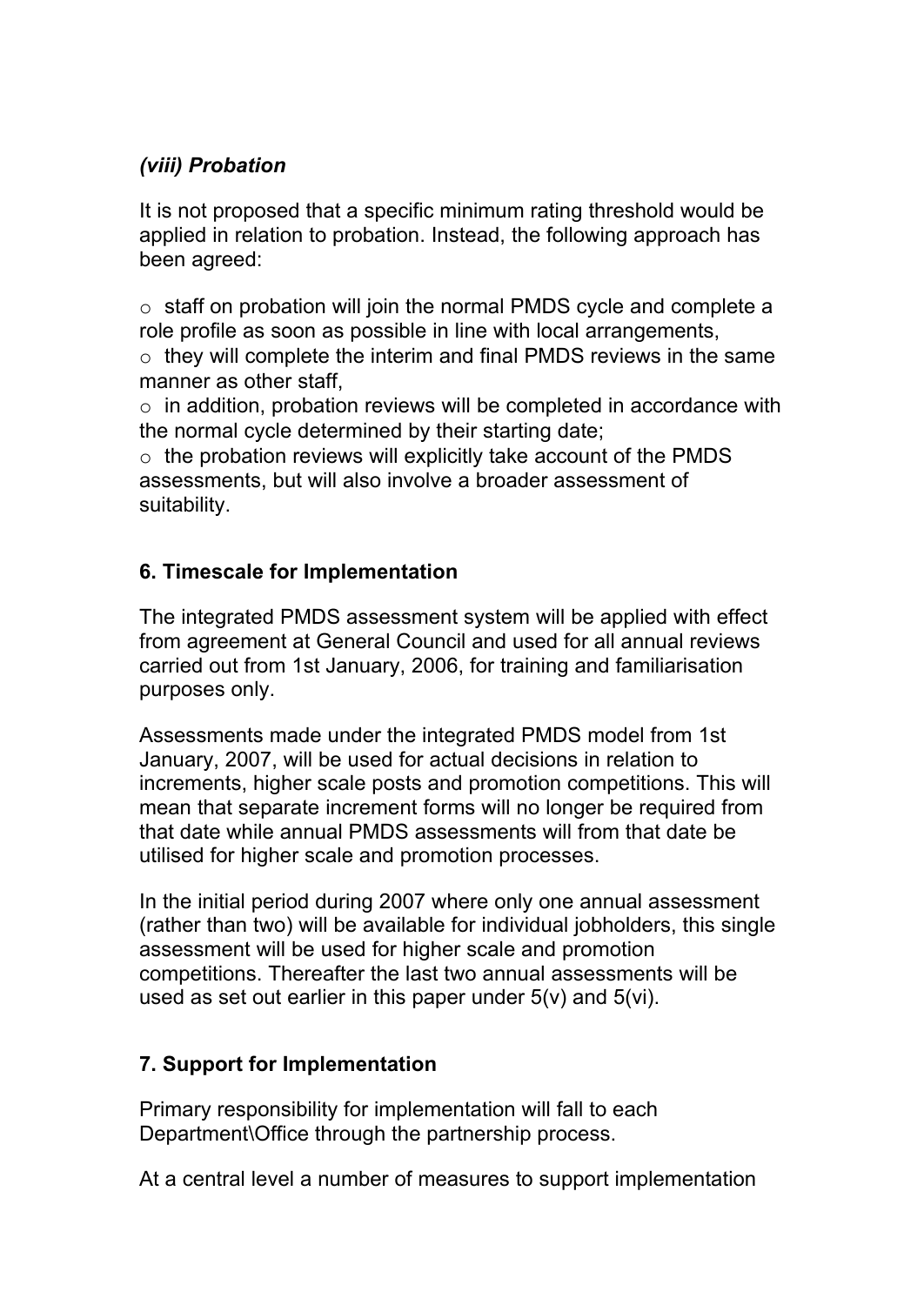are proposed:

- more detailed design work on the format of revised PMDS forms and documentation (while leaving scope for localisation by partnership committees within each organisation)

- developing training and information materials which can be used by Departments\Offices

In addition, consideration will be given to:

- further development of the electronic HRM system to facilitate greater computer-based support for PMDS in Departments\Offices

- further work to develop the current competency framework to support the integrated PMDS model. The PMDS Evaluation published last year highlighted the need to strengthen the current competency framework and the Subcommittee of General Council will consider this area in more detail.

#### **8. Monitoring and Evaluation**

The PMDS Sub-Committee of General Council will be responsible for overseeing central monitoring and evaluation of implementation of the integrated PMDS model.

Both management and staff sides have agreed to the implementation timescale set out at paragraph 6 above and will work jointly to ensure that it is introduced in Departments and Offices in accordance with this agreement. In particular, they will work together in the interim to fully implement the existing PMDS agreements, including phase three of Upward Feedback, in order to meet the timetable set out in paragraph 6. In this regard the introduction of the integrated model, for training and familiarisation purposes, in 2006 will be initiated by all Departments and Offices in the expectation that the agreed timescale will be met.

Any difficulties which may emerge affecting the achievement of the agreed timescale for full introduction of the integrated model will be addressed by the Sub-Group of General Council as a matter of urgency.

A formal evaluation of the revised model will commence in 2009.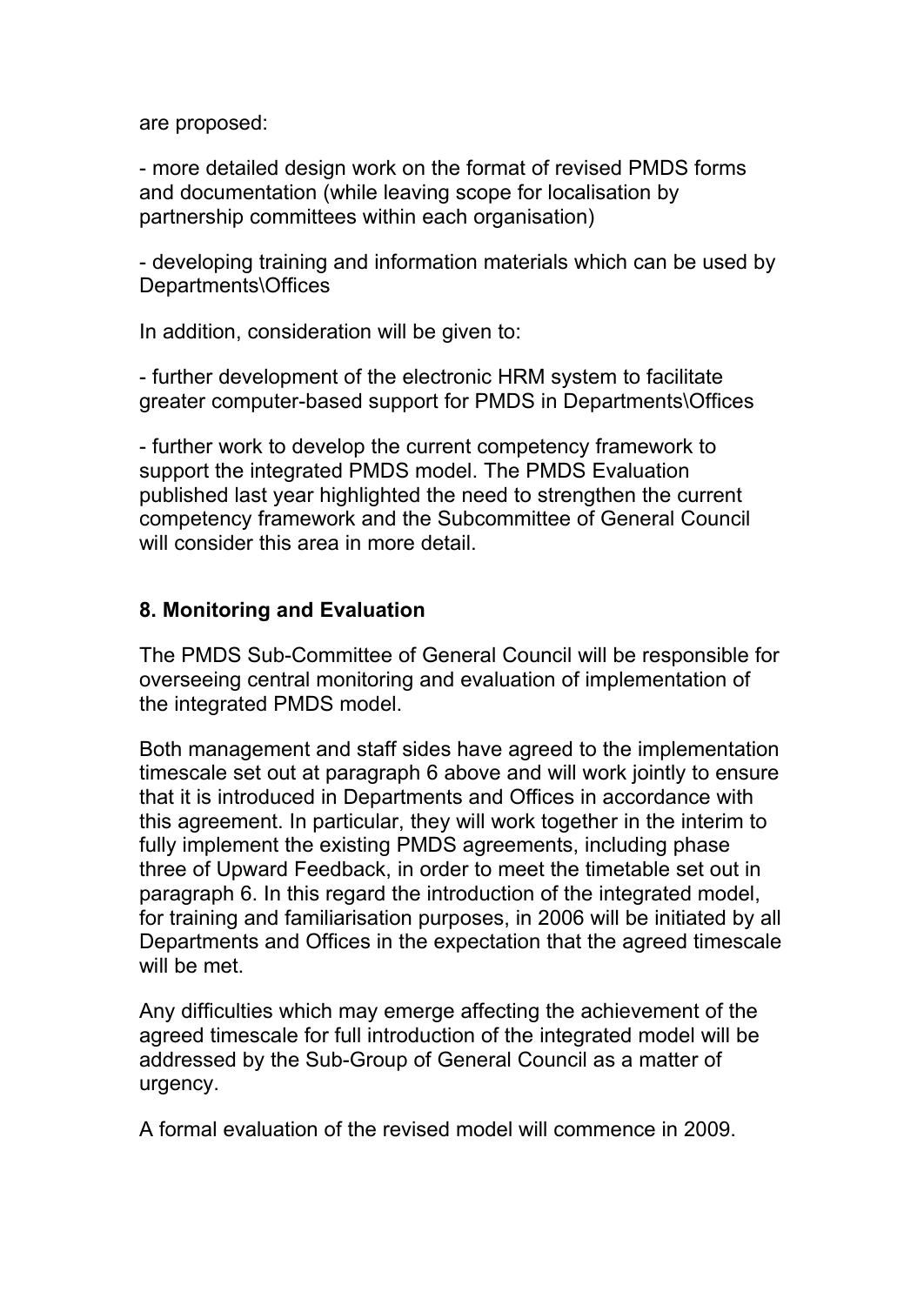May, 2005

## **APPENDIX ANNUAL ASSESSMENT FORM**

\_\_\_\_\_\_\_\_\_\_\_\_\_\_\_\_\_\_\_

In advance of the formal review meeting, please consider and set out clearly under each of the headings

 $\bullet$  The areas where acceptable progress is being made, and

w Where progress is not satisfactory, how can the difficulties be addressed?

#### **To what extent have:**

- $\div$  Key objectives been achieved
- $\div$  Key deliverable been achieved
- $\div$  Key competencies been developed and displayed
- $\div$  Training & development issues been addressed

Comment on the overall performance (taking into account each of the above points and any factors outside of your control which impacted on the performance)

How is the Performance Management process working?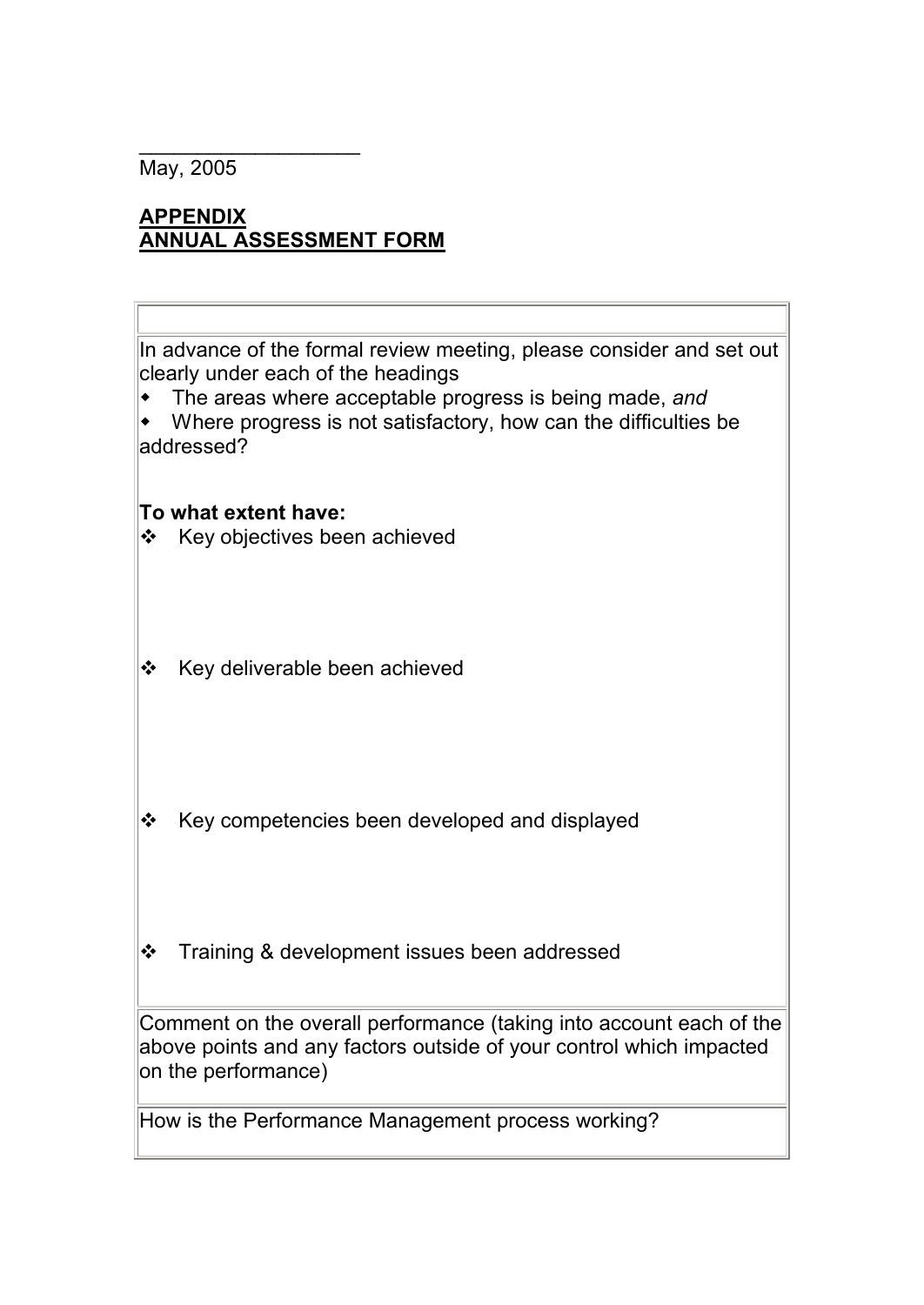| In advance of the formal review meeting, please consider and set out |
|----------------------------------------------------------------------|
| clearly under each of the headings                                   |

 $\bullet$  The areas where acceptable progress is being made, and

• Where progress is not satisfactory, how can the difficulties be addressed?

#### **To what extent have:**

- $\div$  Key objectives been achieved
- ❖ Key deliverable been achieved
- $\div$  Key competencies been developed and displayed
- **❖** Training & development issues been addressed

**Comment on the overall performance** (taking into account each of the above points and any factors outside of the job-holder's control which impacted on the performance)

**How is the Performance Management process working?**

#### **Assessment of Overall Performance** (To be completed by the Manager)

**Jobholder's Name:** 

**Grade:** 

**Section:**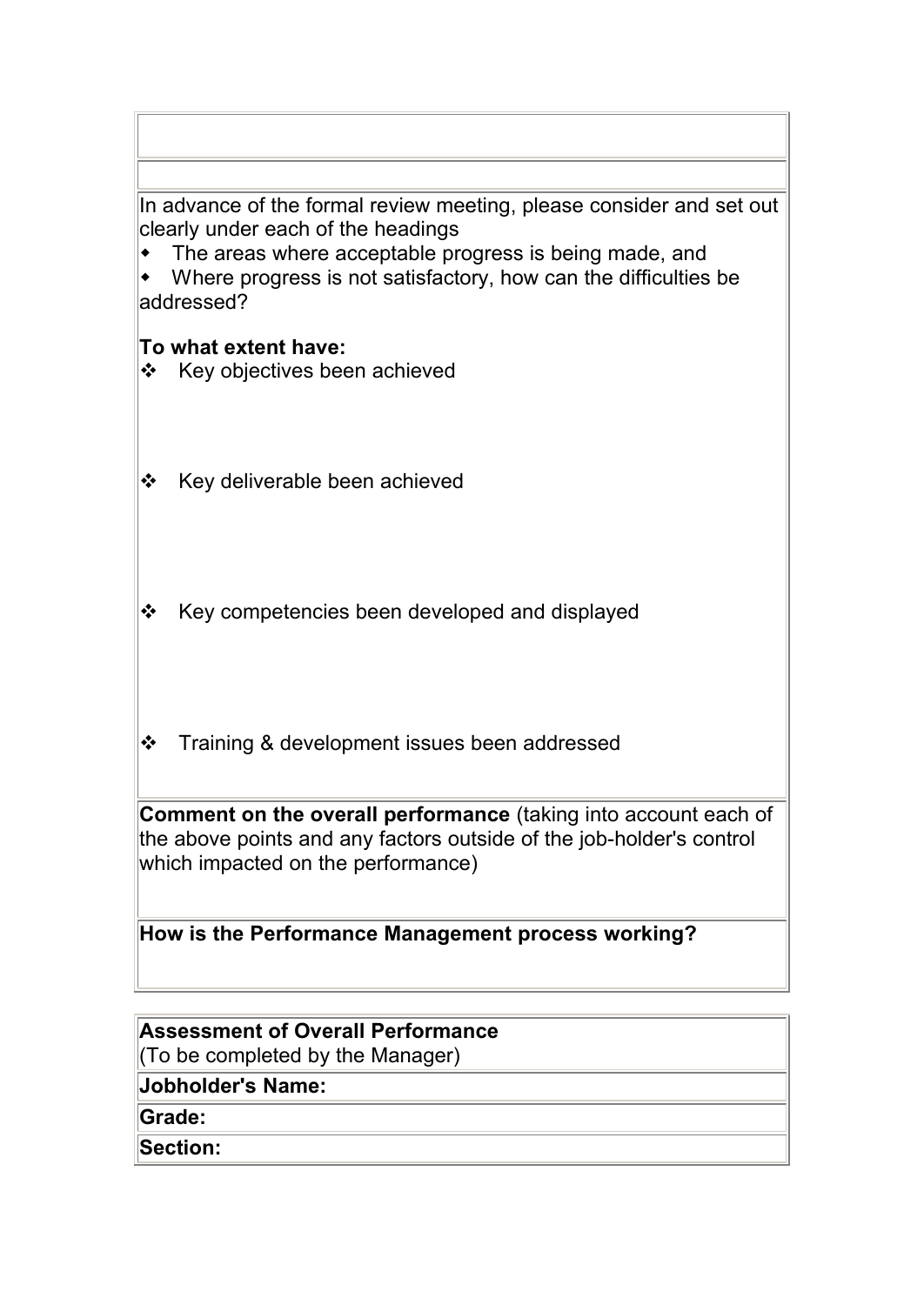**Review Period:** 

**Please give an assessment of the overall performance based on the criteria set out in the Role Profile Form** *(This should take account and make reference to any factors outside the control of the job-holder which impacted on the performance).*

**Performance Rating For All Grades\* (see note at end of page)**

**Rating Description** 

**Please**

**Circle the Relevant Box**

Outstanding Role holder has substantially exceeded standard in all role requirements and performance has been consistently exceptional.

**5**

Exceeds Required Standard Role-holder has fully met all role requirements to required standard and significantly exceeded standard in some respects.

**4**

Fully Acceptable Role-holder has met all of the role requirements to required standard and performance is at a fully acceptable level. **3**

Needs Improvement Role holder has met some role requirements to required standard but performance has fallen short in some respects. **2**

Unacceptable Role-holder has met few of the role requirements and performance falls clearly short of the required standard. **1**

#### **\* Rating Distribution**

Jobholders must be assessed on an individual basis and on their own merits. When making ratings managers might find it useful to note the following rating distribution. It is not intended to be binding, but to illustrate a broad pattern which could be expected at organisational level.

- · Between 0-10% of staff would be rated as 5
- · Between 20-30% of staff would be rated as 4
- · Between 40-60% of staff would be rated as 3
- · Between 10-20% of staff would be rated as 2
- · Between 0-10% of staff would be rated as 1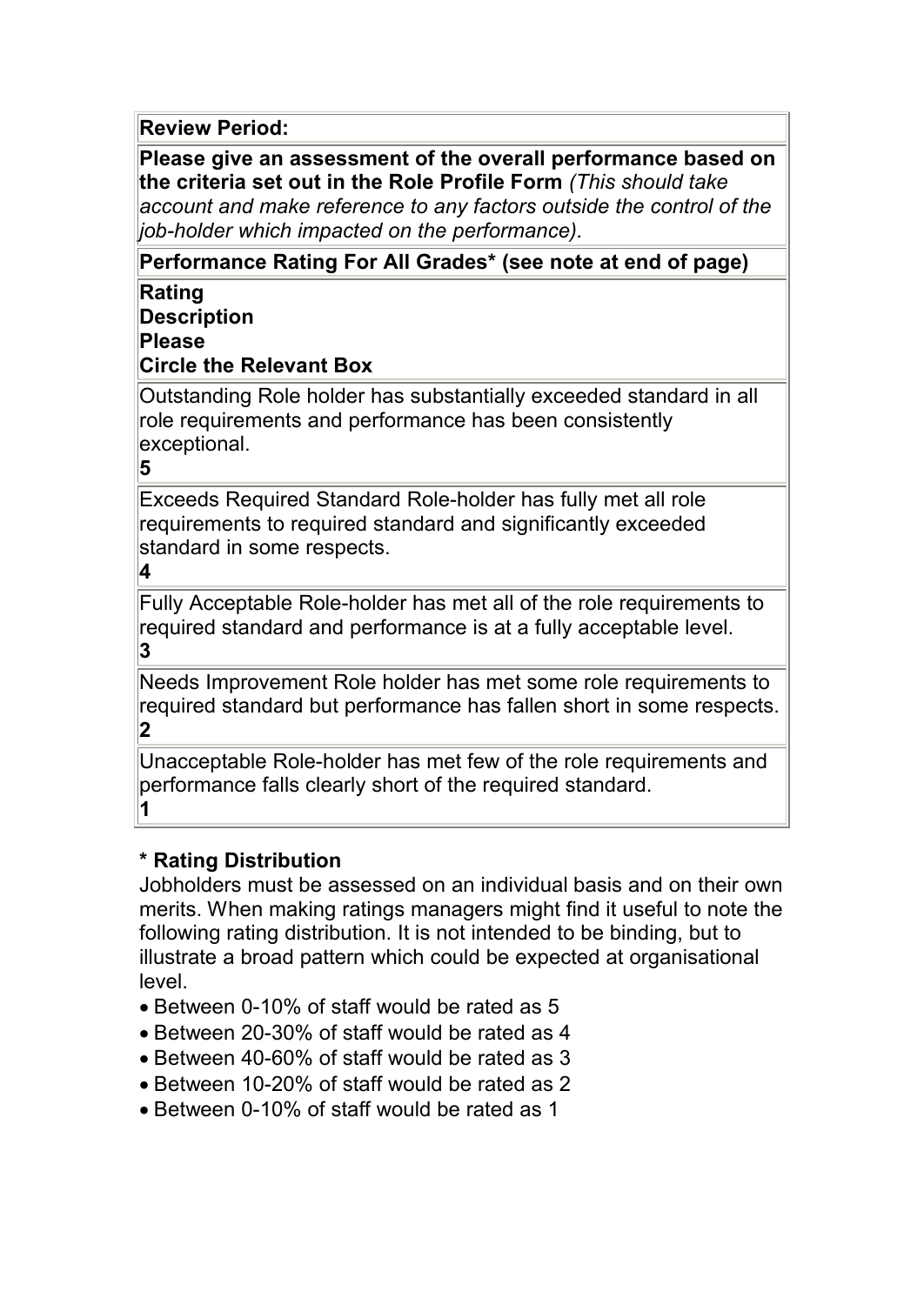#### **Suitability for Promotion**

(To be completed by the manager where the jobholder wishes to be assessed for promotion)

If the jobholder wishes to be assessed for promotion please give an assessment of his/her suitability for a higher grade.

#### **Please Mark the Appropriate Box**

Capable of performing consistently strongly in a more senior role.

Capable of fully meeting the requirements of a more senior role.

With further experience and development, should be capable of fully meeting the requirements of a more senior role.

Not suitable for promotion to a more senior role.

| SIGATURES OF JOBHOLDER AND MANAGER |                    |  |
|------------------------------------|--------------------|--|
| Signed by                          | (job-holder) Date: |  |
|                                    |                    |  |
|                                    |                    |  |
| Signed by                          | (manager) Date:    |  |
|                                    |                    |  |

## **REVIEWER'S INPUT**

Reviewer's input, if necessary (in the event of differing views arising, the matter should be referred to the Reviewer for consideration and resolution): **Comment on the Overall Performance**

Signed by:  $\blacksquare$  $\frac{1}{2}$ 

| ❖ | What, if any, improvements in Performance are required? |
|---|---------------------------------------------------------|
|   |                                                         |
|   |                                                         |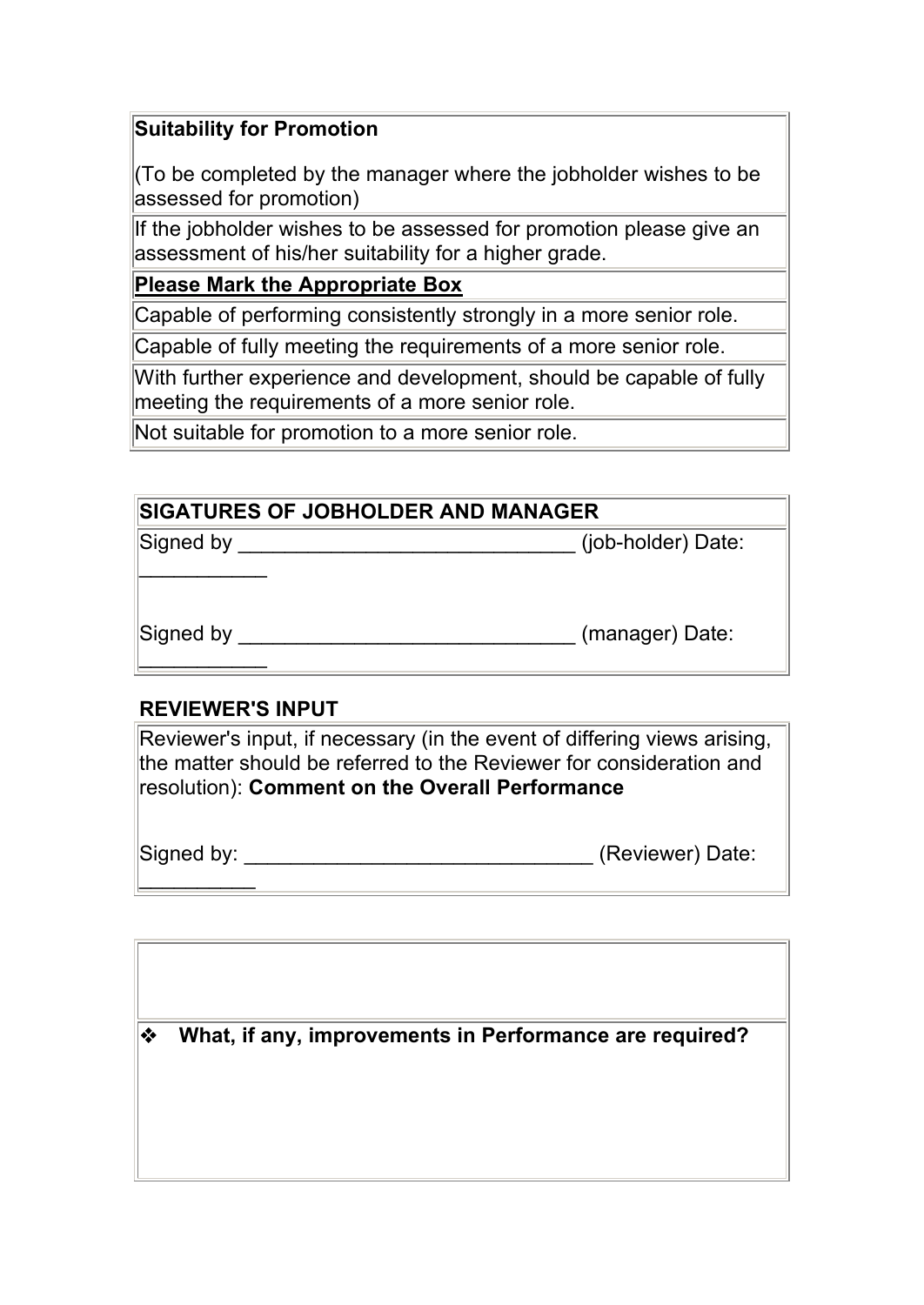| ❖<br>What supports and follow-up action are required?                                                                                                                                              |              |  |
|----------------------------------------------------------------------------------------------------------------------------------------------------------------------------------------------------|--------------|--|
|                                                                                                                                                                                                    | (job-holder) |  |
| Date: ______<br>Date:                                                                                                                                                                              | (manager)    |  |
| Reviewer's input, if necessary (in the event of differing views arising,<br>the matter should be referred to the Reviewer for consideration and<br>resolution): Comment on the Overall Performance |              |  |
|                                                                                                                                                                                                    |              |  |
| Date:                                                                                                                                                                                              |              |  |
| On the job<br>$\Rightarrow$                                                                                                                                                                        |              |  |
| <b>Training Course(s)</b><br>$\Rightarrow$                                                                                                                                                         |              |  |
| Coaching<br>⇨                                                                                                                                                                                      |              |  |
| <b>Self-learning</b><br>$\Rightarrow$                                                                                                                                                              |              |  |
| <b>Other</b><br>$\Rightarrow$                                                                                                                                                                      |              |  |
| What can others on the team do to help me improve my<br>⇨<br>performance?                                                                                                                          |              |  |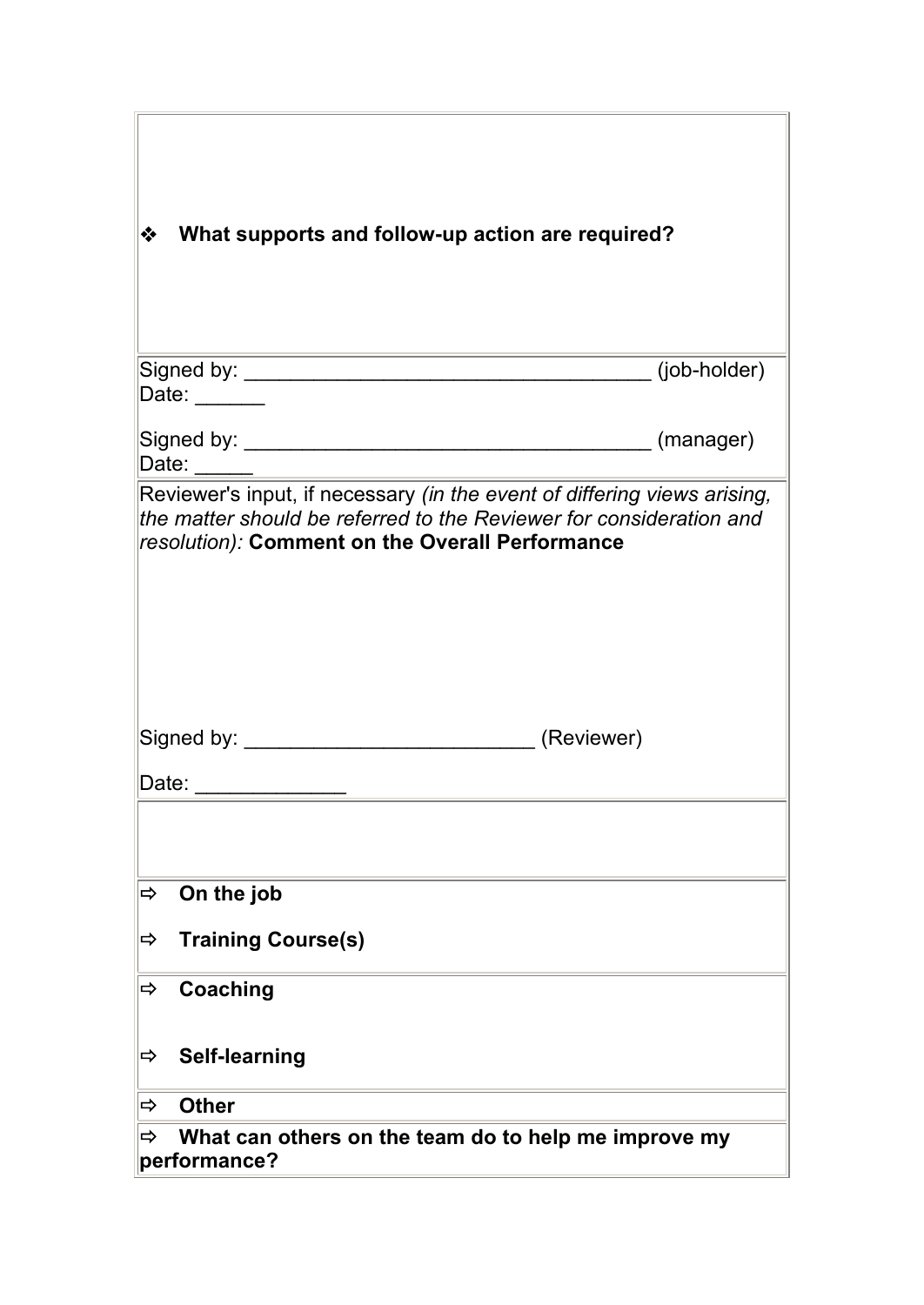| $\Rightarrow$                          | What can I do to help others on the team improve<br>performance? |  |  |
|----------------------------------------|------------------------------------------------------------------|--|--|
|                                        |                                                                  |  |  |
| SEND THIS PORTION TO THE TRAINING UNIT |                                                                  |  |  |
|                                        | Name:<br>Grade:<br>Section:                                      |  |  |
|                                        |                                                                  |  |  |
| $\Rightarrow$                          | On the job                                                       |  |  |
| $\Rightarrow$                          | <b>Training course(s)</b>                                        |  |  |
| $\Rightarrow$                          | <b>Coaching</b>                                                  |  |  |
| $\Rightarrow$<br>$\Rightarrow$         | <b>Self-learning</b>                                             |  |  |
| $\Rightarrow$                          | <b>Other</b>                                                     |  |  |
|                                        |                                                                  |  |  |
|                                        |                                                                  |  |  |

#### *UPWARD FEEDBACK\**

*Please refer to Upward Feedback Code of Practice and the "Suggested Upward Feedback Themes" before completing the Upward Feedback PMDS discussion.*

Confirmation the upward feedback discussion has taken place:

Tick Appropriate Box

Jobholder did not wish to give upward feedback No follow-up action required Action plan for manager agreed following discussion